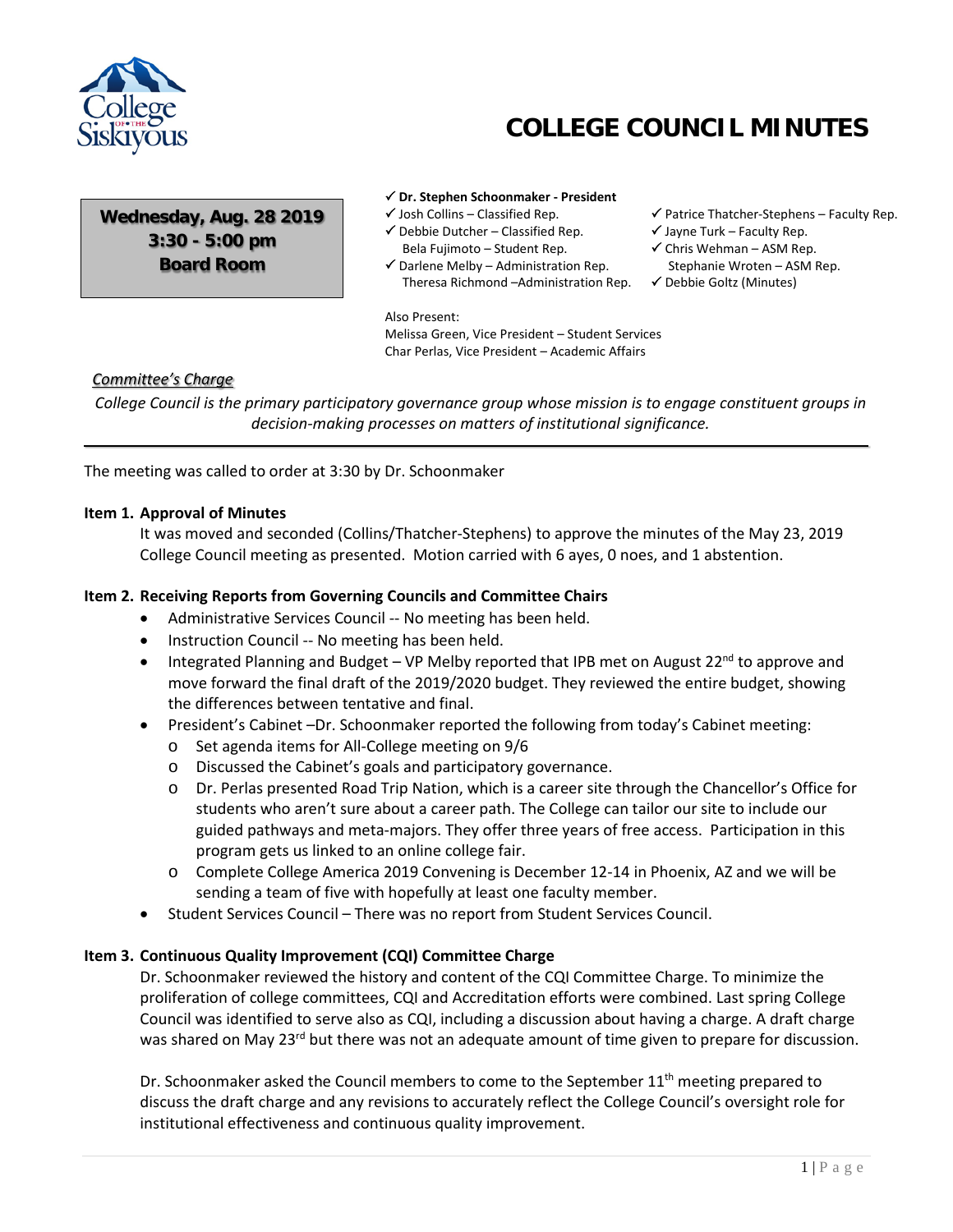This year's efforts of the Midterm Report Taskforce would logically fall under CQI, or the College Council. While the taskforce would include expertise from throughout the College community, the draft and final versions of the report would flow through the College Council as one of its subcommittees or subgroups.

## **Item 4. Midterm Report Taskforce**

Dr. Perlas spoke to the Council regarding the midterm report. She has had the chance to do a deep-dive into what is required by ACCJC and review the Actionable Improvement Plan (AIP) details from 2017. As Accreditation Liaison Officer (ALO), Dr. Perlas is assembling a midterm report taskforce to ensure we have the right personnel providing the information needed. The following staff and faculty members will serve as the core members of the taskforce, with additional members added as the need arises:

| Dr. Schoonmaker | Jayne Turk     |
|-----------------|----------------|
| Elaine Eldridge | Kent Gross     |
| Dennis Roberts  | Nathan Rexford |
| Melissa Green   | Darlene Melby  |
|                 |                |

A motion was made and seconded (Turk/Dutcher) that this initial taskforce be formed with the list of names as Dr. Perlas put forward. The motion carried with a unanimous vote.

## **Item 5. Review and Adoption of College Council's Goals for 2019/2020**

Dr. Schoonmaker reviewed the goals set forth in the 2018/2019 Annual Report and Evaluation for the 2019/2020 year:

- **1. Finalize Governance Document**
- **2. Establish Continuous Quality Improvement (CQI)**
- **3. Determine sequencing of documents with the councils/committees**
- **4. Encourage timely review of Board Policies and Administrative Procedures throughout the year.**

Discussion was held regarding SMART (Specific, Measurable, Attainable, Relevant, and Timely) goals and if the goals presented need to be more specific and measurable. It was suggested that the spreadsheet of BP/AP progress through the revision and approval system be shared with everyone. The addition of a fifth goal was suggested by Patrice Thatcher-Stephens: **"5. Review the process for creating goals that are SMART-specific."**

It was moved and second (Turk/Collins) to accept the goals as written with the addition of the fifth goal as noted. The motion carried unanimously.

#### **Item 6. Other**

- $\triangleright$  Future Agenda Items The following items were suggested for future agendas:
	- o Compensation philosophy
	- o Cost containment
	- o CQI (Sept. 11)
	- o SLO Handbook after it goes through Instruction Council
	- o Participatory governance with AP 2510 This will come to College Council first and then go out to the Senates and ASB, returning to the Council by the second meeting in October.
- $\triangleright$  On-Going Agenda Items
	- o Continuing work on BPs and APS We need to inventory what BPs and APs have gotten hung up in the process and get them moved through.